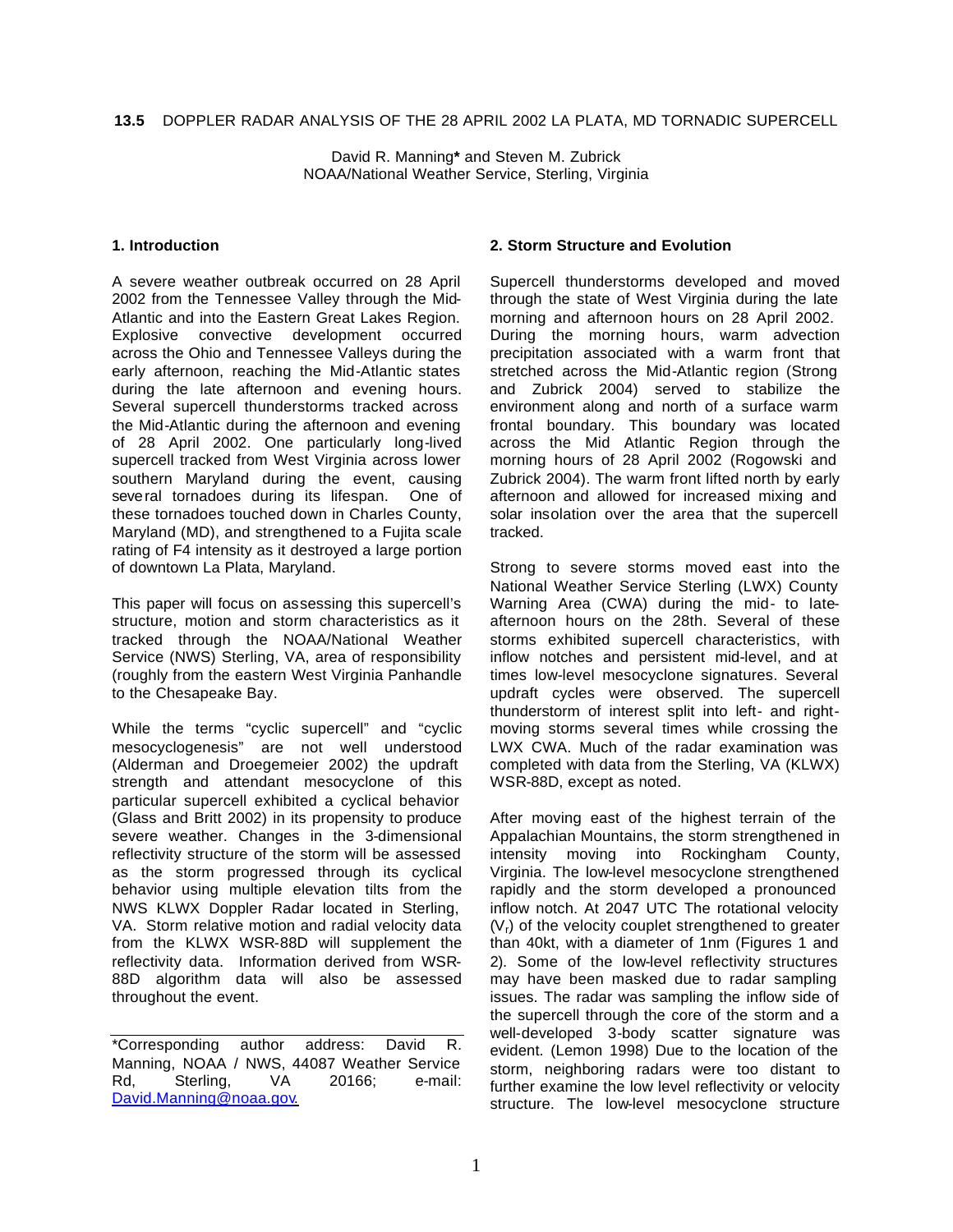remained strong with the  $V<sub>r</sub>$  remaining greater than 35kt through 2102 UTC. At 2055 UTC, the storm produced a tornado near Mt. Jackson in westcentral Virginia. This tornado was rated F2 on the Fujita scale.



Figure 1. 2047 UTC reflectivity from the KLWX WSR-88D prior to the Mt. Jackson F2 tornado.



Figure 2. 2047 UTC Storm Relative Motion (SRM) imagery with V<sub>r</sub> Shear output overlaid.

The storm continued to progress eastward, splitting several times. As the storm crossed the Blue Ridge mountains, the low-level velocity and reflectivi ty signatures became less evident, but a

mid-level mesocyclone remained. At 2149 UTC, a low level circulation again developed and the storm exhibited a well developed bounded weak echo region (BWER) at the 2.4 degree elevation segment with a well developed mid-level mesocyclone. (Figure 3) Extensive ground survey in this area revealed no evidence of a tornadic circulation.



Figure 3. 2149 UTC 2.4 degree Reflectivity slice from KLWX WSR-88D

Between 2200 UTC and 2300 UTC, the storm underwent several complex changes in morphology. Many of these changes can be attributed to the change in the storm scale environment.

At 2215 UTC, 2 updrafts were apparent in the velocity and reflectivity data. In addition, a well formed weak echo region (WER) was observed at the 3.4 degree elevation slice from the KLWX radar. The V<sub>r</sub> increased to 40kt in the mesocyclone.

At 2225 UTC, the northern updraft weakened with the southern updraft showing signs of rapid strengthening. Finer scale reflectivity structures were likely obscured due to radar sampling through the main updraft of the storm that was contaminated with hail. Low-level velocity data was partly obscured by range folding.

This rapid updraft strengthening was also observed by the DoD radar at Dover, DE AFB (KDOX) (not shown). Though low-level reflectivity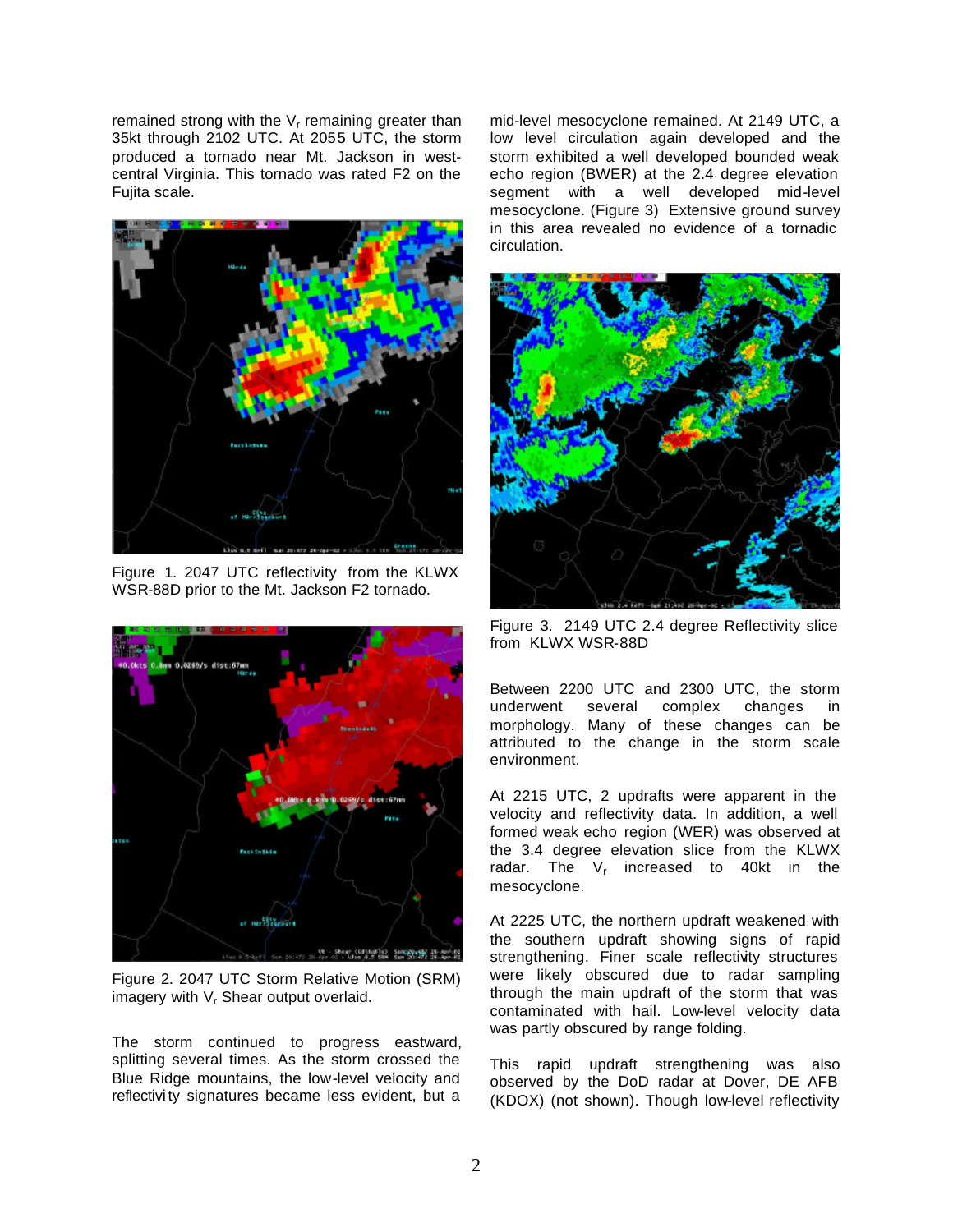structures were somewhat obscured due to range (the storm was 92 nm from the KDOX radar), a very strong velocity signature was evident. The V<sub>r</sub> increased to 55 kt, with a gate-to-gate signature.

Beginning with the 2245 UTC volume scan, a rapid change in the structure of the storm became evident. After several volume scans of repeated updraft cycles, a new updraft rapidly became the dominant updraft. The mesocyclone with this updraft became the tornado-producing updraft as the storm moved into Charles County, Maryland. The first indications of this rapid change in structure came at 2240 UTC when a large echofree BWER formed at the 3.4 degree elevation slice, and an appendage began to form at the 0.5 degree elevation slice. (Figure 4) This rapid transition continued through 2251 UTC, when the 0.5 degree reflectivity slice showed a welldeveloped hook echo. (Figure 5) This feature was evident through 2330Z when the storm moved east of the Chesapeake Bay. Also at 2251 UTC, the mid-level BWER showed signs of collapse, a radar feature long-recognized as a precursor of tornadogenesis. (Lemon and Doswell 1979). The tornado touched down at 2256 UTC in northwest Charles county Maryland. The tornado track was continuous through the remainder of Charles and Calvert counties, eventually lifting on the eastern shore of Maryland near Salisbury. The tornado strengthened to a maximum strength of F4 scale in La Plata, MD, in central Charles county.



Figure 4. 2240 UTC KLWX 3.4 degree reflectivity.



Figure 5. 2251 UTC KLWX 0.5 degree reflectivity.

Strong radar indications were evident through the remainder of Charles and Calvert counties, with a well-developed hook echo and a strong gate to gate velocity signature following the classic case of a steady-state long-lived tornadic supercell thunderstorm.

## **3. Tornado Detection Algorithm (TDA) analysis**

Tornadogenesis with this particular supercell thunderstorm was not well-captured in the WSR-88D TDA (Mitchell et al. 1998). Algorithm performance was likely degraded by the combined factors of velocity range folding, hail contamination and improper dealiasing. The detrimental impacts from these factors resulted in the TDA flagging several false Tornado Vortex Signatures (TVS). The TDA output a TVS for this supercell being studied at 2235 UTC, 2240 UTC, and 2245 UTC. These occurred during a period when the storm was located in Virginia and well west of Charles County, MD. The 2235 UTC TVS was well north of the probable southern flank position of any detectable low-level circulation when compared to reflectivity data (Fig. 6, 7). Also, the TDA TVS centroid position of a possible tornadic circulation remained nearly stationary between 2240 and 2245 UTC over Cherry Hill, VA, in extreme eastern Prince William County, thus providing low confidence of a reliable TVS as determined by the TDA.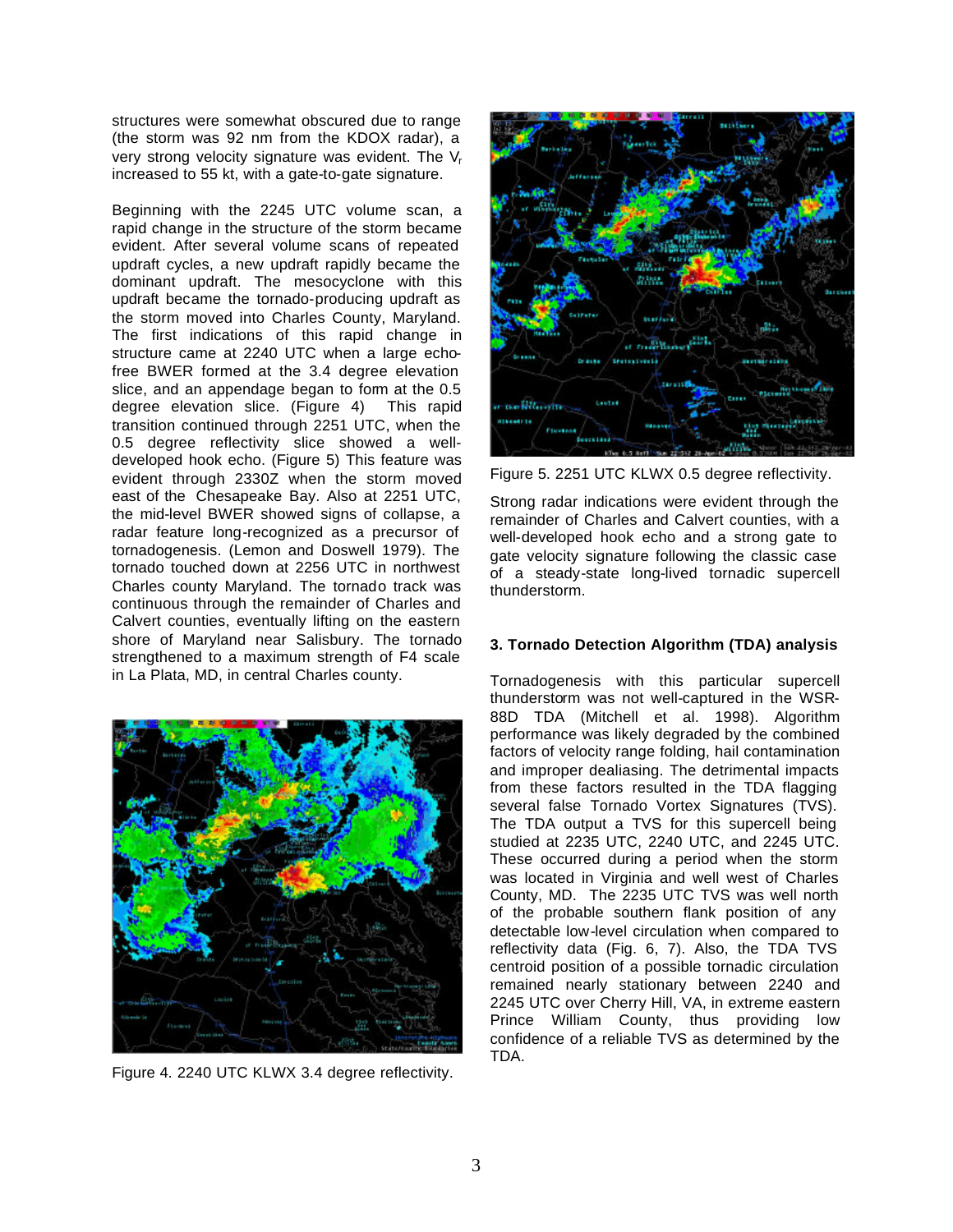

Figure 6. 2235 UTC KLWX 0.5 base reflectivity (TVS shown by inverted triangle) 8X zoom.



Figure 7. 2235 UTC KLWX 0.5 deg Storm Relative Motion (SRM) 10X zoom.

TDA output correlated well with the actual tornado location for the 2256 UTC scan, discounting the false TVS located several miles to the northwest (Fig. 8). At 2301 UTC, the TDA produced two TVS positions (Fig. 9), both not well correlated with the actual tornado position as one might determine using reflectivity data. (i.e. the tip of the hook echo

as depicted in the lowest elevation scan). Except for one volume scan at 2316 UTC, the TDA produced two TVSs for the entire length of the storm's path through Charles County. In most cases, neither of the TVSs was well placed relative to the tornado location as one might determine from the reflectivity signature alone.

A long-lived supercell thunderstorm tracked across the Mid-Atlantic region. This storm exhibited several periods of "cycling" as new updrafts formed and the storm underwent splitting processes. As the storm approached Charles County MD, radar sampling issues (hail contamination, range folding and improper velocity dealiasing) made it difficult to detect the initial stages of intense tornadogenesis that occurred between 2245 UTC and 2256 UTC. WSR-88D TVS algorithm performance do not well capture this transition from non-severe mesocyclone just west of Charles County to an intensely tornadic mesocyclone as it crossed into western portions of Charles County MD. During the most destructive phase (2300-2340 UTC), radar showed a welldeveloped mesocyclone with a clear hook echo as it moved across Charles and Calvert counties.

## **References**

- Alderman, E. J., and K. K. Droegemeier, 2002: The sensitivity of numerically simulated cyclic mesocyclogenesis to variations in model physical and computational parameters. *Mon. Wea. Rev.*, **130**, 2671-2691.
- Glass, F. H., and M. F. Britt, 2002: The historic Missouri-Illinois high precipitation supercell of 10 April 2001. *Preprints, 21st Conf. on Severe Local Storms*, San Antonio, TX., Amer. Meteor. Soc., 99-104.
- Lemon, L. R., 1998: The radar "three-body scatter spike": an operational large-hail signature. *Wea. and Forecasting*, **13**, 327-340.
- \_\_\_\_\_\_, and C. A. Doswell III, 1979: Severe thunderstorm evolution and mesocyclone structure as related to tornadogenesis. *Mon. Wea. Rev.*, **107**, 1184-1197.
- Mitchell, E. D., S. V. Vasiloff, G. J. Stumpf, A. Witt, M. D. Eilts, J. T. Johnson, K. W. Thomas, 1998: The National Severe Storms Laboratory tornado detection algorithm. *Wea. and Forecasting*, **13**, 352-366.